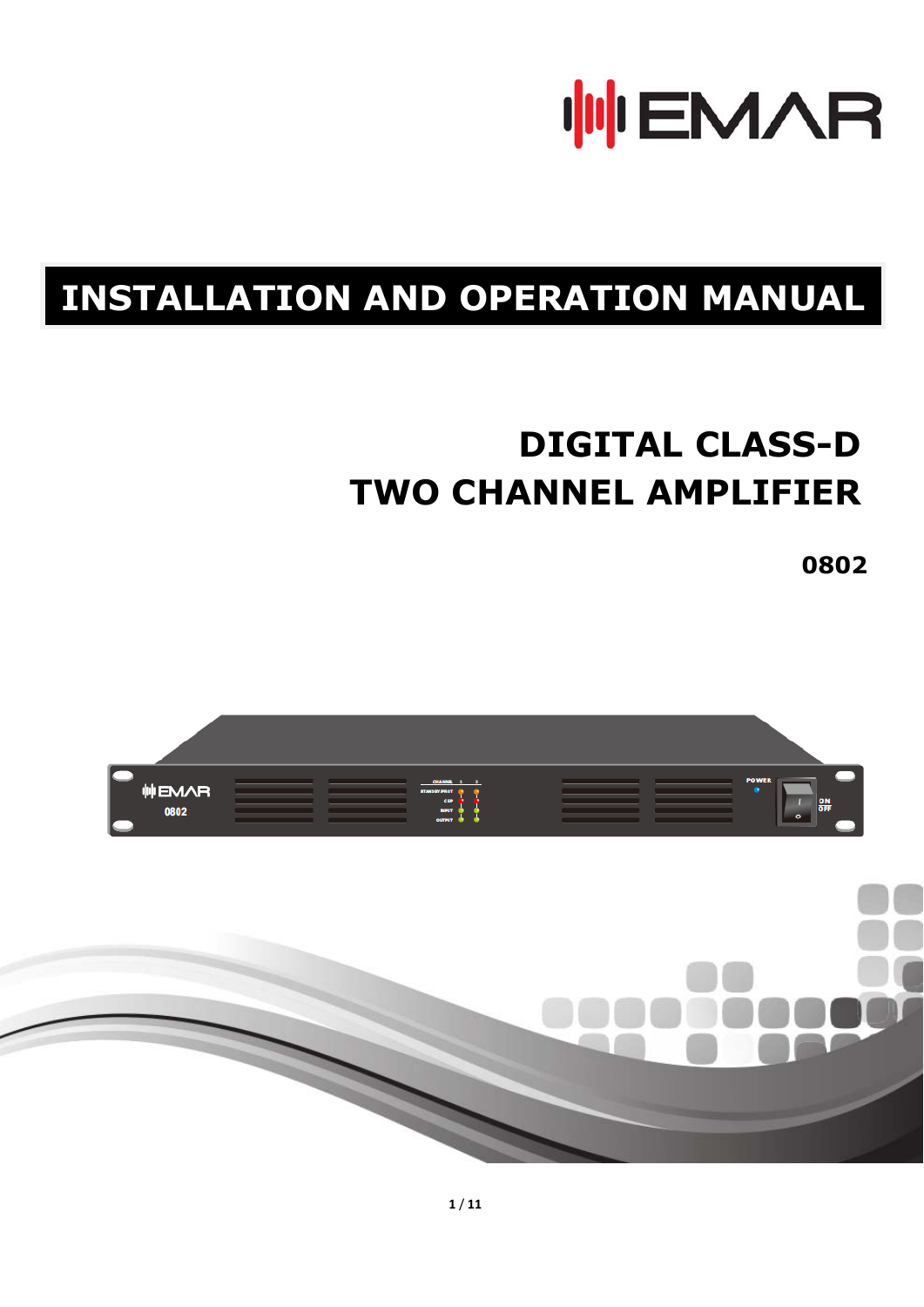## **Important Safety Information**

- 1. Read these instructions.
- 2. Keep these instructions.
- 3. Heed all warnings.
- 4. Follow all instructions.
- 5. Do not use this apparatus near water.
- 6. Clean only with dry cloth.
- 7. Do not block any ventilation openings. Install in accordance with the manufacturer's instructions.
- 8. Do not install near any heat sources such as radiators, heat registers, stoves, or other apparatus (including amplifiers) that produce heat.
- 9. Do not defeat the safety purpose of the polarized or grounding-type plug. A polarized plug has two blades with one wider than the other. A grounding type plug has two blades and a third grounding prong. The wide blade or the third prong is provided for your safety. If the provided plug does not fit into your outlet, consult an electrician for replacement of the obsolete outlet.
- 10. Protect the power cord from being walked on or pinched particularly at plugs, convenience receptacles, and the point where they exit from the apparatus.
- 11. Only use attachments/accessories specified by the manufacturer.
- 12. Use only with the cart, stand, tripod, bracket, or table specified by the manufacturer, or sold with the apparatus. When a cart is used, use caution when moving the cart/apparatus combination to avoid injury from tip-over.
- 13. Unplug this apparatus during lightning storms or when unused for long periods of time.
- 14. Refer all servicing to qualified service personnel. Servicing is required when the apparatus has been damaged in any way, such as power-supply cord or plug is damaged, liquid has been spilled or objects have fallen into the apparatus, the apparatus has been exposed to rain or moisture, does not operate normally, or has been dropped.
- 15. This appliance shall not be exposed to dripping or splashing water and that no object filled with liquid such as vases shall be placed on the apparatus.
- 16. Plug this apparatus to the proper wall outlet and make the plug to be disconnected readily operable.
- 17. Main plug is used as disconnected device and it should remain readily operable during intended use. In order to disconnect the apparatus from the mains completely, the mains plug should be disconnected from the mains socket outlet completely.
- 18. WARNING: To reduce the risk of fire or electric shock, do not expose this apparatus to rain or moisture.
- 19. An appliance with a protective earth terminal should be connected to a mains outlet with a protective earth connection.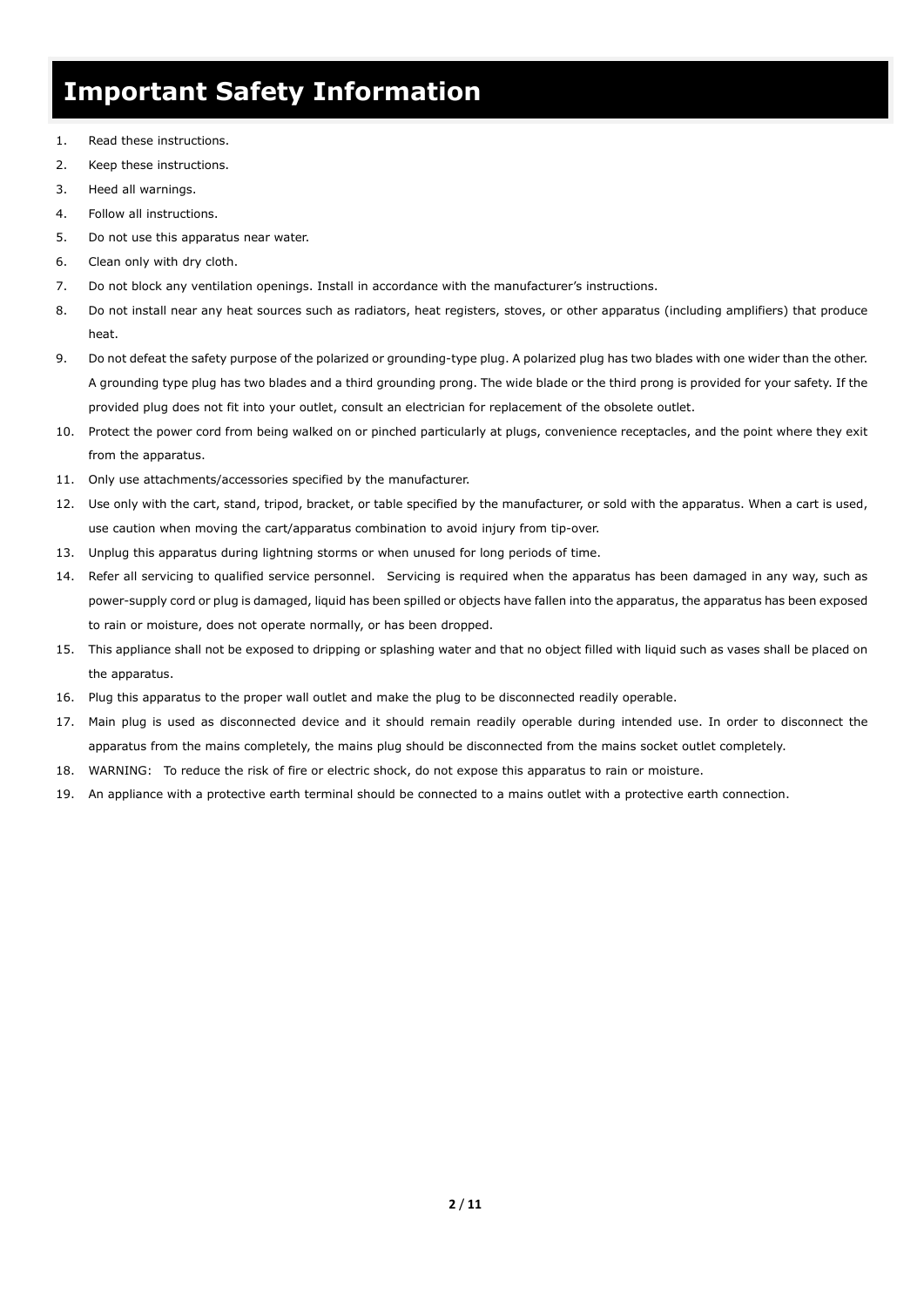

TO PREVENT FIRE OR SHOCK HAZARD, DO NOT USE THE PLUG WITH AN EXTENSION CORD, RECEPTACLE OR OTHER OUTLET UNLESS THE BLADES CAN BE FULLY INSERTED TO PREVENT BLADE EXPOSURE. TO REDUCE THE RISK OF FIRE OR ELECTRIC SHOCK, DO NOT EXPOSE THIS APPLIANCE TO RAIN OR MOISTURE. TO PREVENT ELECTRICAL SHOC K, MATCH WIDE BLADE PLUG TO WIDE SLOT, FULLY INSERT.



The lightning flash with arrowhead symbol, within an equilateral triangle, is intended to alert the user to the presence of uninsulated "dangerous voltage" within the product's enclosure that may be of sufficient magnitude to constitute a risk of electric shock to persons.

**CAUTION** 

**RISK OF ELECTRIC SHOCK DO NOT OPEN** 

**WARNING: TO REDUCE THE RISK** OF ELECTRIC SHOCK. DO NOT REMOVE COVER (OR BACK). NO USER SERVICEABLE PARTS INSIDE. REFER SERVICING TO QUALIFIED SERVICE PERSONNEL.



The exclamation point within an equilateral triangle is intended to alert the user to the presence of important operating and maintenance (servicing) instructions in the literature accompanying the appliance.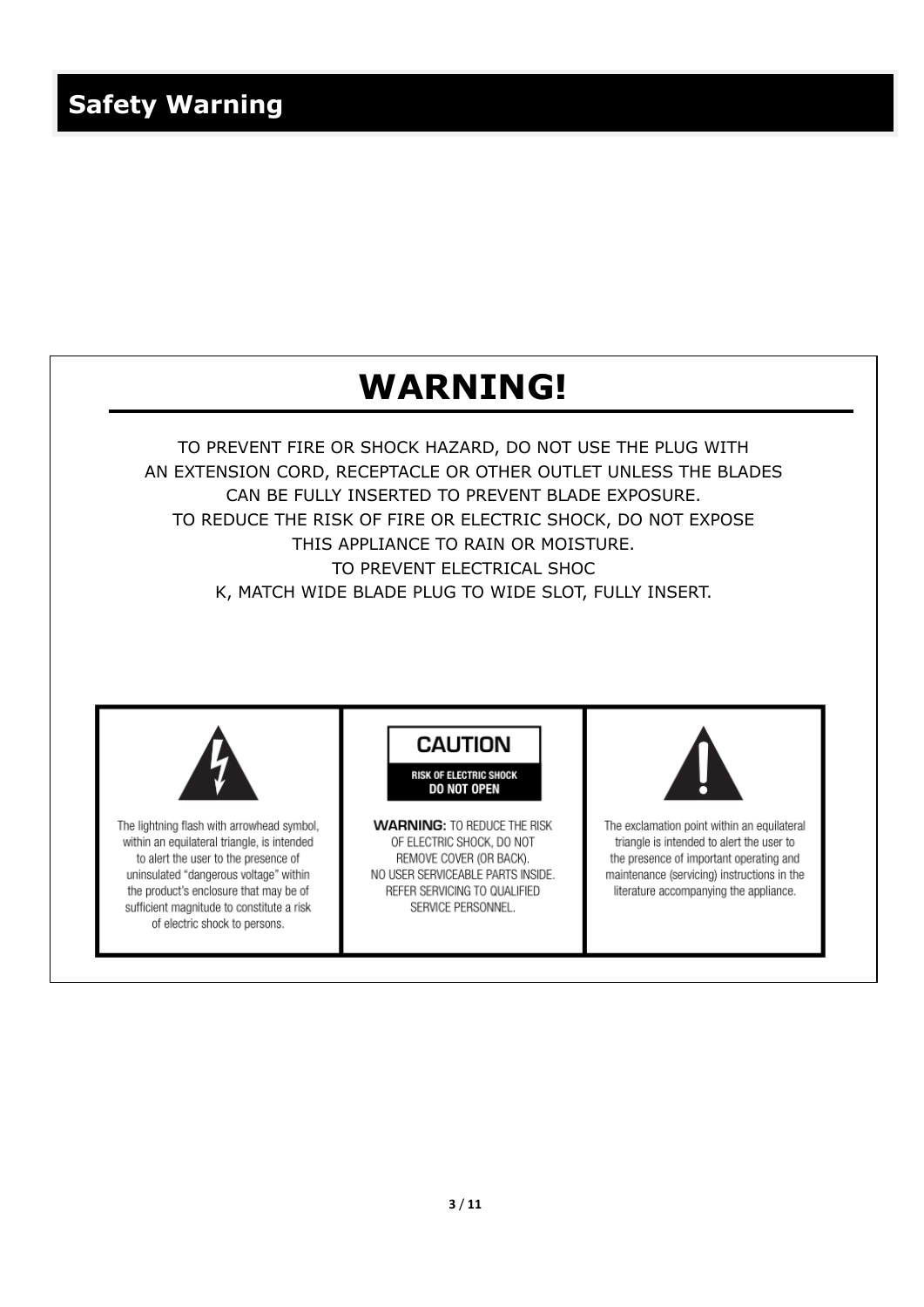# **Contents**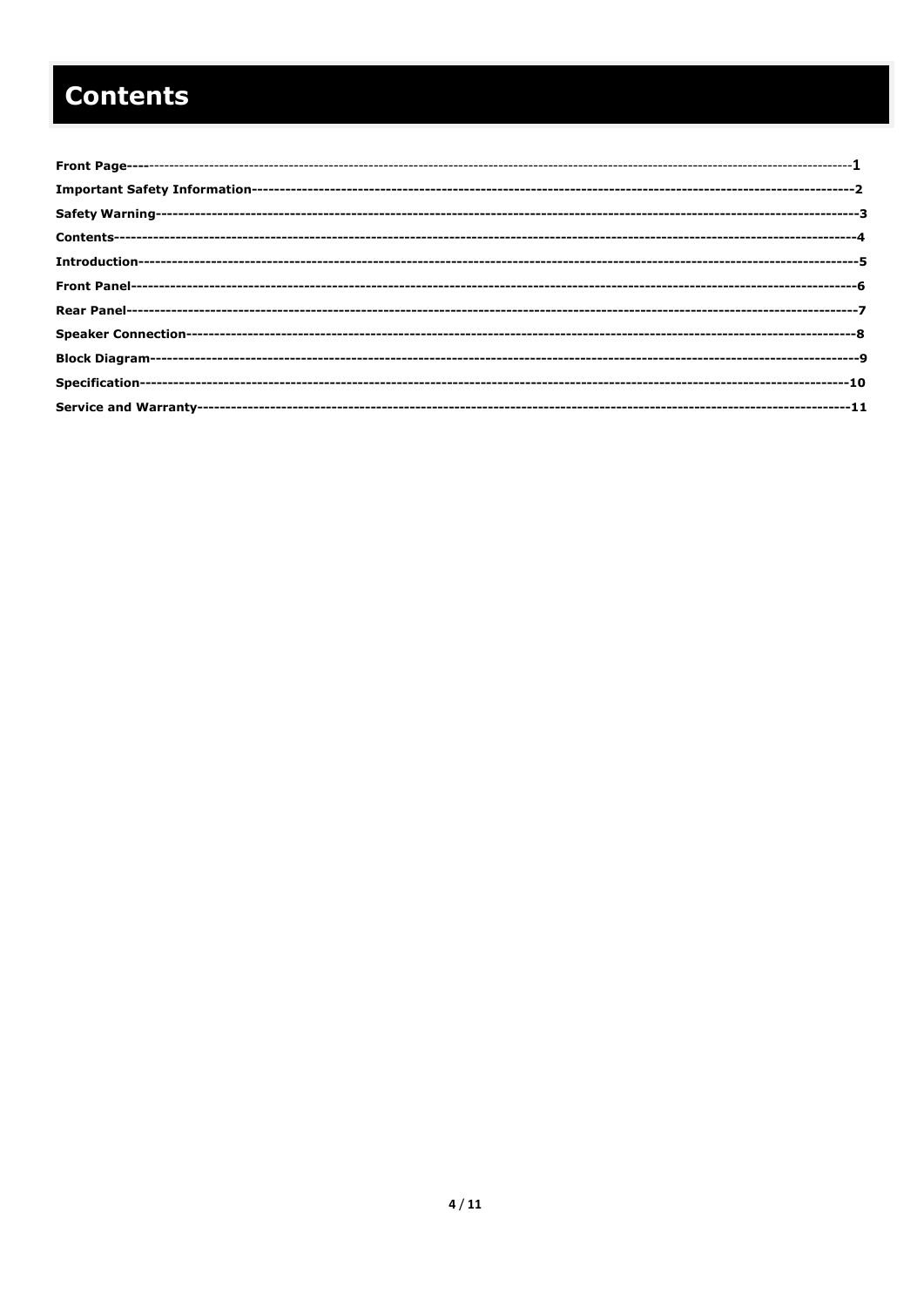### **Introduction**

#### **Features:**

Switching power technology digital power amplifier

<u> Maria Maria de Santo de Antonio de Antonio de Antonio de Antonio de Antonio de Antonio de Antonio de Antonio </u>

- Class-D PA power amplifier of minimum power consumption
- Less rack space and less heat generation
- Two channel power amplifier into 19" rack mount unit
- Rated power output at 120W, 250W, 350W to 500W by two channels
- Two channel separate speaker outputs 4-16Ω/100V
- Balanced XLR input by phoenix connector for two channels
- Each input with separate gain control.
- Each channel with high-cut filter
- Built-in auto standby feature to save power consumption
- Separate channel indicators for protection, clip, input and output
- Complete short circuit, overload, high temp, clip and DC protection
- Wide AC input from 110V to 230V input
- DC 24V battery input at order request with additional cost

#### **Description:**

The digital class-D power amplifier is of switching power technology, which features of minimum power consumption and much higher efficiency up to 85%, moreover it helps to save installation rack space, generate less heat so as to extend its performance life span as a result.

The digital class-D amplifiers are of rated power output at 120W, 250W, 350W & 500W by two channels, so it could be used as two zone multiple sources public address system at minimum cost. The versatile loudspeaker outputs of both high impedance 100V & low impedance 4ohms enable it meet both PA fixed installation and Hi-fi stereo sound installation jobs.

There are two balanced inputs by phoenix connector for each channel with gain control. Two separate zone speaker outputs both by 100V & 4-16ohms. The built-in two channel separate high-pass filters could be enabled or disabled through the dip switch pre-setting.

Automatic standby enable after no detection of signal input for one minute, immediately wake up at sight of any input. Visual working status indicators include protection, clip, input and output for easy supervision. With complete short circuit, overload, high temp, clip and DC protection.

Wide AC power supply from 115V to 230V, thus it support worldwide sound system installation. DC24V battery input is optional at request.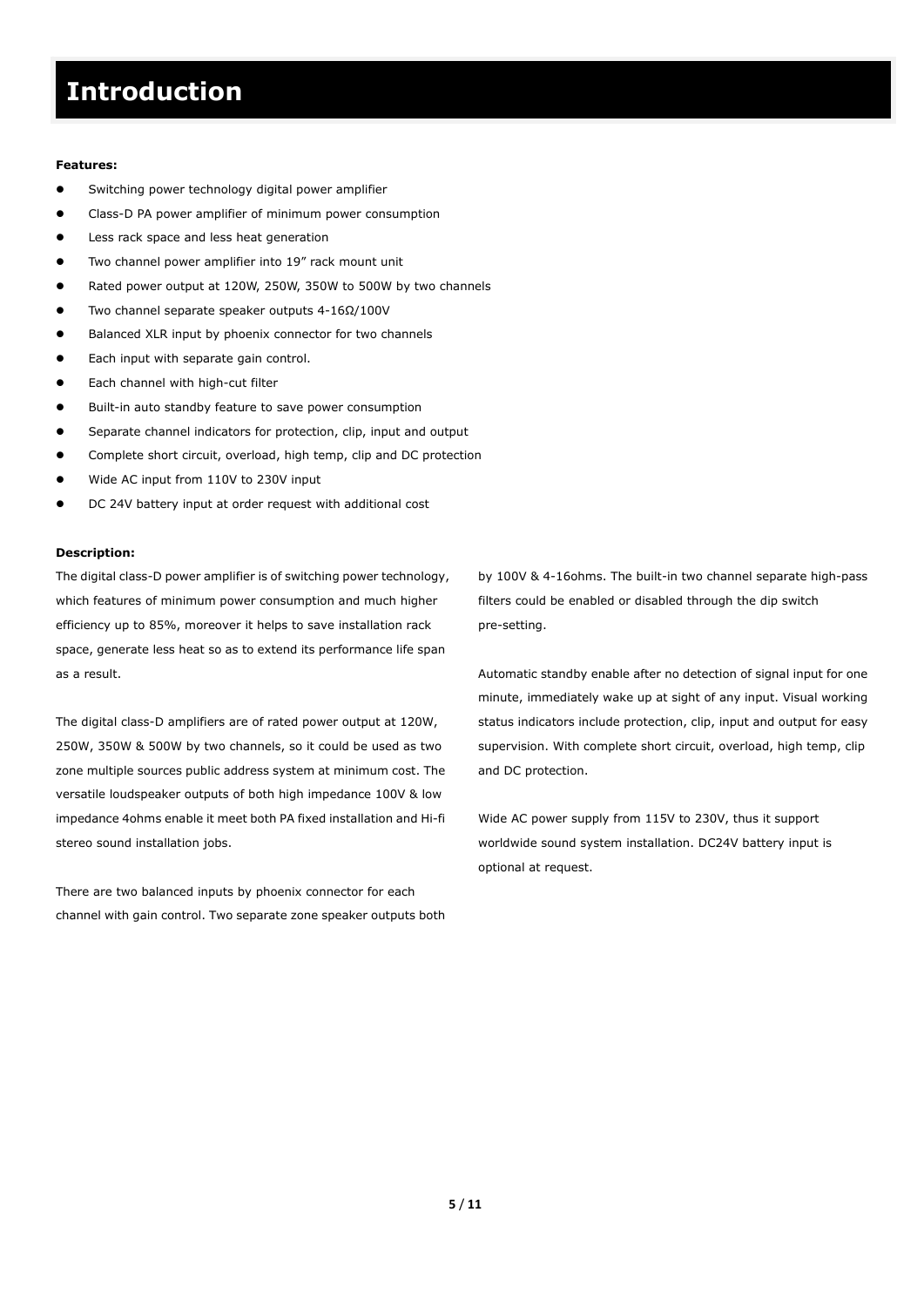## **Front Panel**



#### 1. **PROT**

Protection indicator will light on in orange once the amplifier comes into protection status. The protection maybe resulted from speaker line short circuit, speaker line open circuit, amplifier overload and inner working temperature over 55℃, this indicator give visually guidance ask for repair and It will light off once these failures been repaired. There are two separate protection indicators for each two channels.

#### **2. CLIP**

Clip indicator will light on in red once the input or output is too high. There are two separate CLIP indicators for each two channels.

#### **3. INPUT**

Input indicator will light on in green once there is any input signal has been detected. There are two separate input indicators for each two channels.

#### **4. OUPUT**

Output indicator will light on in green once there is output signal has been passed. There are two separate output indicators for each two channels.

#### **5. POWER**

Power indicator will be light on in blue once the unit has been powered whether by AC or DC.

#### **6. POWER SWITCH**

Power switch used to power on and power off the equipment.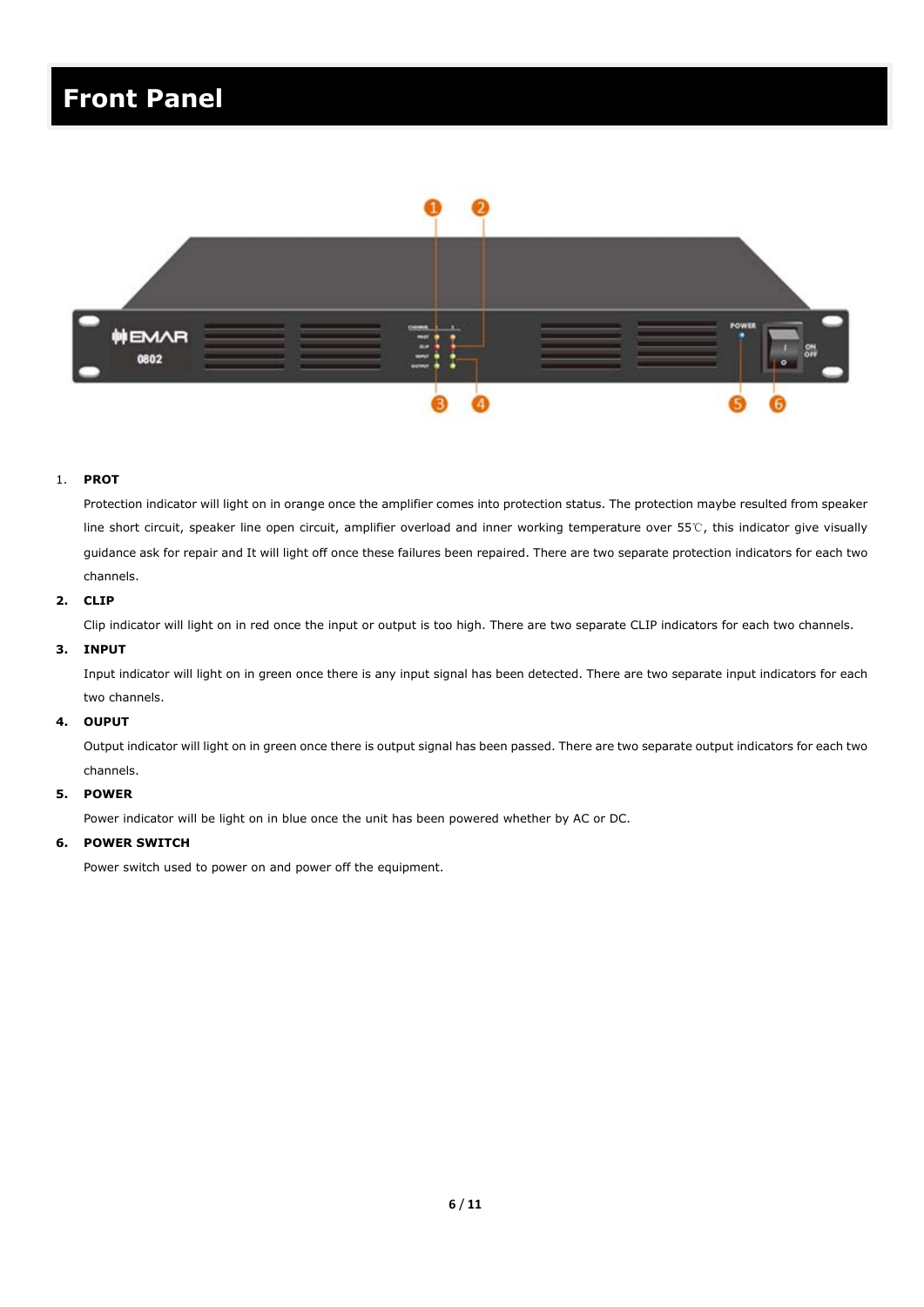### **Rear Panel**



#### **1. AC POWER CORD**

AC power cord for input from 110V to 230V, the power cord itself is auto-switching*.*

#### **2. GAIN CONTROL**

The gain control is used to adjustment the input sensitivity from various inputs so as to have the best response. There are two separate gain control for each channel.

#### **3. LINE INPUT**

The line input support both balanced or unbalanced inputs from audio sources or mixer, these input are supplied in phoenix connectors. There are two channel separate line inputs which could be managed respectively.

#### **4. 100V SPEAKER OUTPUT**

The speaker outputs shall be connected to 100V line loudspeakers, the negative end to the speaker negative end and the positive end to the speaker positive end. There are two channel separate 100V speaker outputs which could be managed respectively. These speaker output are supplied in phoenix connector.

*Never mixed the negative end and the positive one, which may cause the short circuit protection.* 

*Never connection the low impedance loudspeaker to these 100V ends, which may burn up the speaker or have heavy distortion.* 

#### **5. HIGH PASS FILTER**

The high pass filter function will be enabled or disabled by pre-set the two channel separate dipswitch. There are two channel separate high pass filters which could be managed respectively.

#### **6. AUTO-STANDBY**

The Auto standby function will be enabled or disabled by pre-set the two channel separate dipswitch. The enabled auto-standby function will automatically power come into standby once no input has been detected within 2 minutes. The amplifier will immediately wake up once there is detection of input signal. There are two channel separate auto-standby dipswitch which could be managed respectively.

#### **7. 4-16Ω SPEAKER OUTPUT**

The speaker outputs shall be connected to low impedance 4 to 16Ω loudspeakers, the negative end to the speaker negative end and the positive end to the speaker positive end. There are two channel separate 4Ω speaker outputs which could be managed respectively. These speaker output are supplied in phoenix connector.

*Never mixed the negative end and the positive one, which may cause the short circuit protection.* 

*Never connection the 100V line loudspeaker to these 4Ω ends, which may burn up the speaker or have heavy distortion.* 

Before connecting speakers, disconnect the AC power cable. Note the proper connecting terminals as shown below. Make sure that the total impedance is not less than the rated impedance indicated.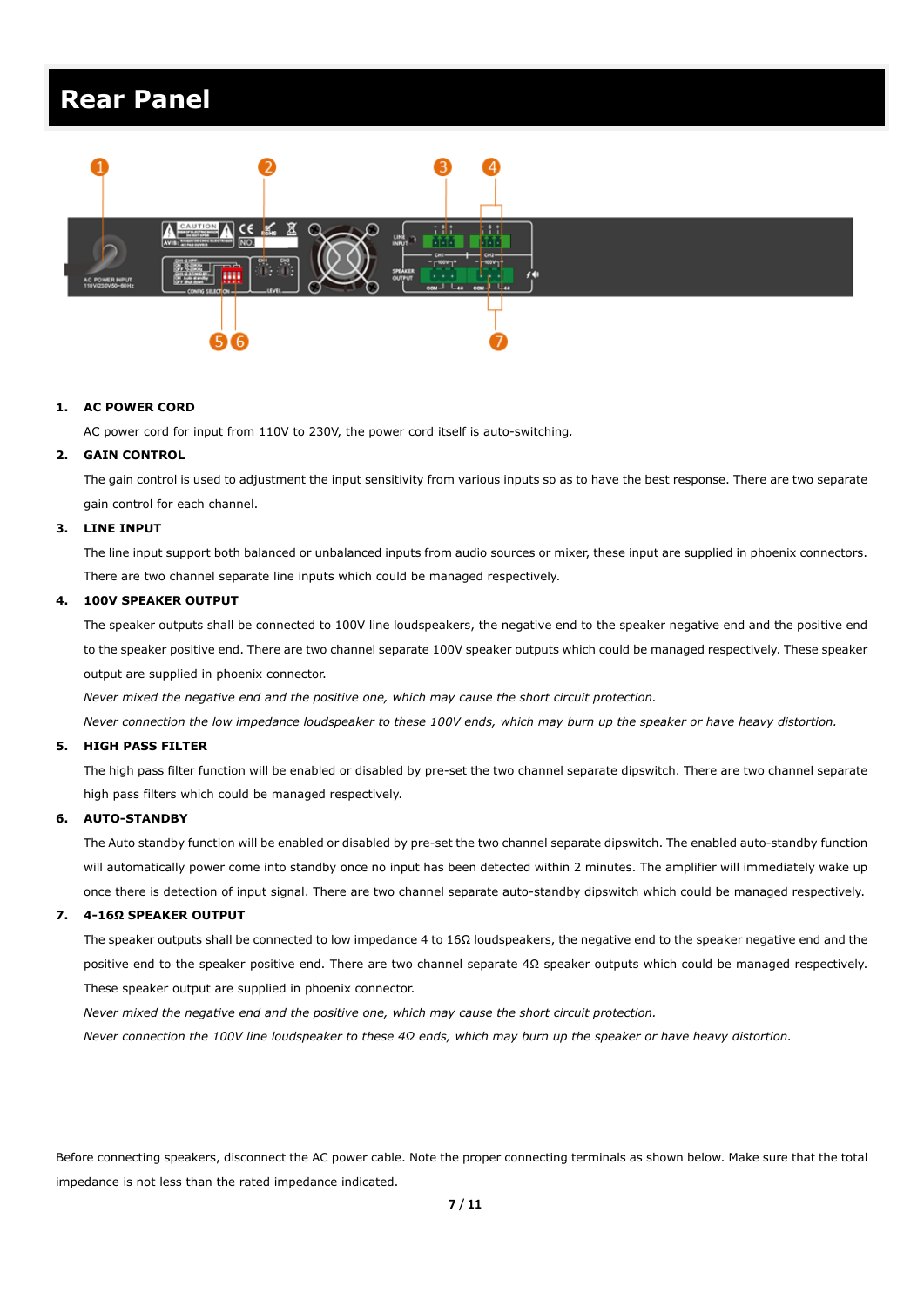# **Speaker Connection**

#### **- Connecting 4-16Ω Speaker Systems**

When connecting conventional 4-16Ω speaker systems, connect the speaker's positive (+) side to the terminal labeled 4-16Ω. Connect the speaker's negative (-) side to the terminal labeled COM.

#### **- Connecting High-Voltage Distributed Speaker Systems**

When connecting a low-impedance (100V) speaker system in parallel, connect the speaker's positive (+) side to the terminal labeled 100V. Connect the speaker's negative (-) side to the terminal labeled COM.

#### **FOR 4Ω LOW IMPEDANCE SPEAKER CONNECTION FOR 8Ω LOW IMPEDANCE SPEAKER CONNECTION**





**FOR 100V SPEAKER WITH TRANSFORMER CONNECTION** *WRONG SPEAKER CONNECTION*







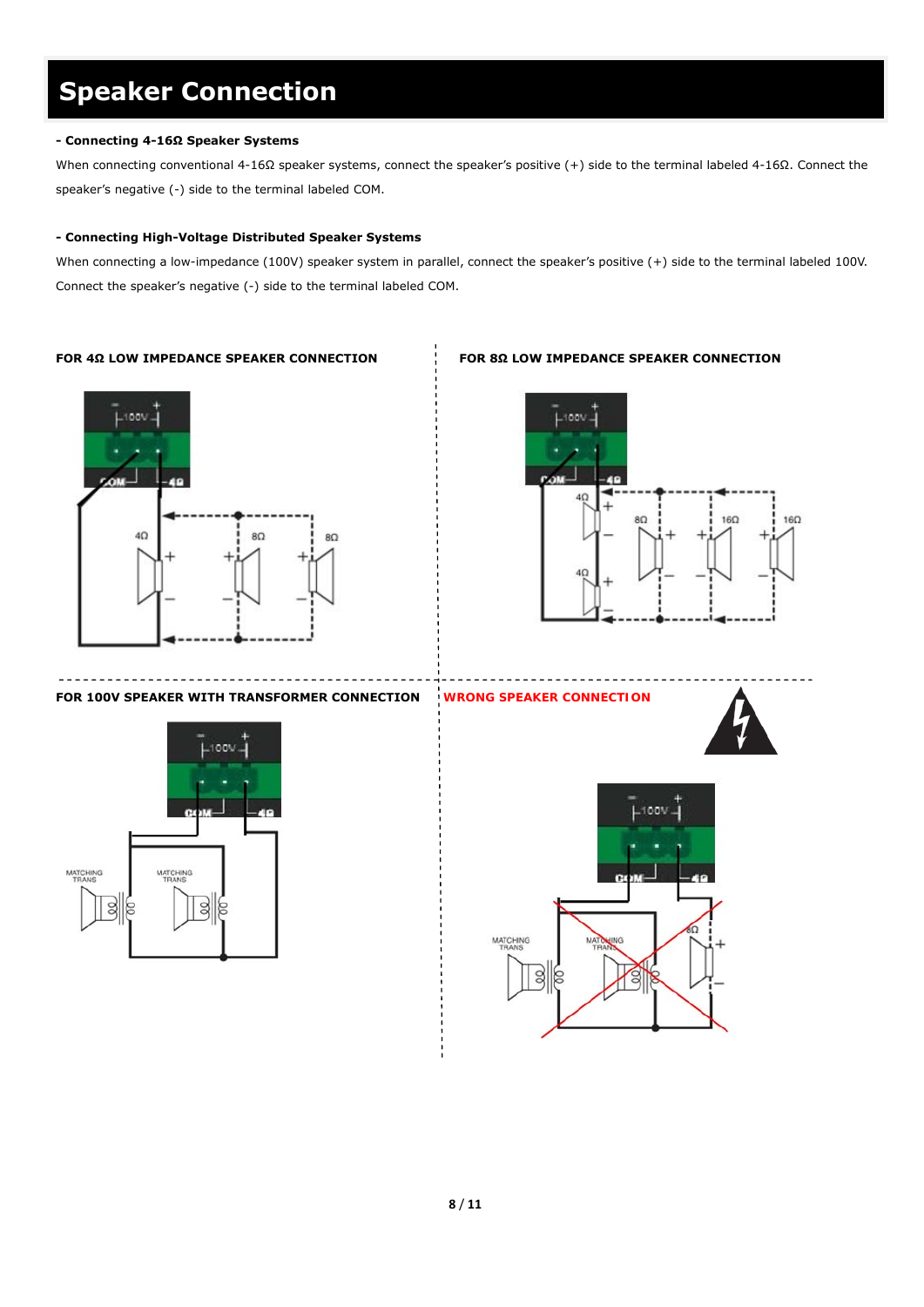### **Block Diagram**

ı

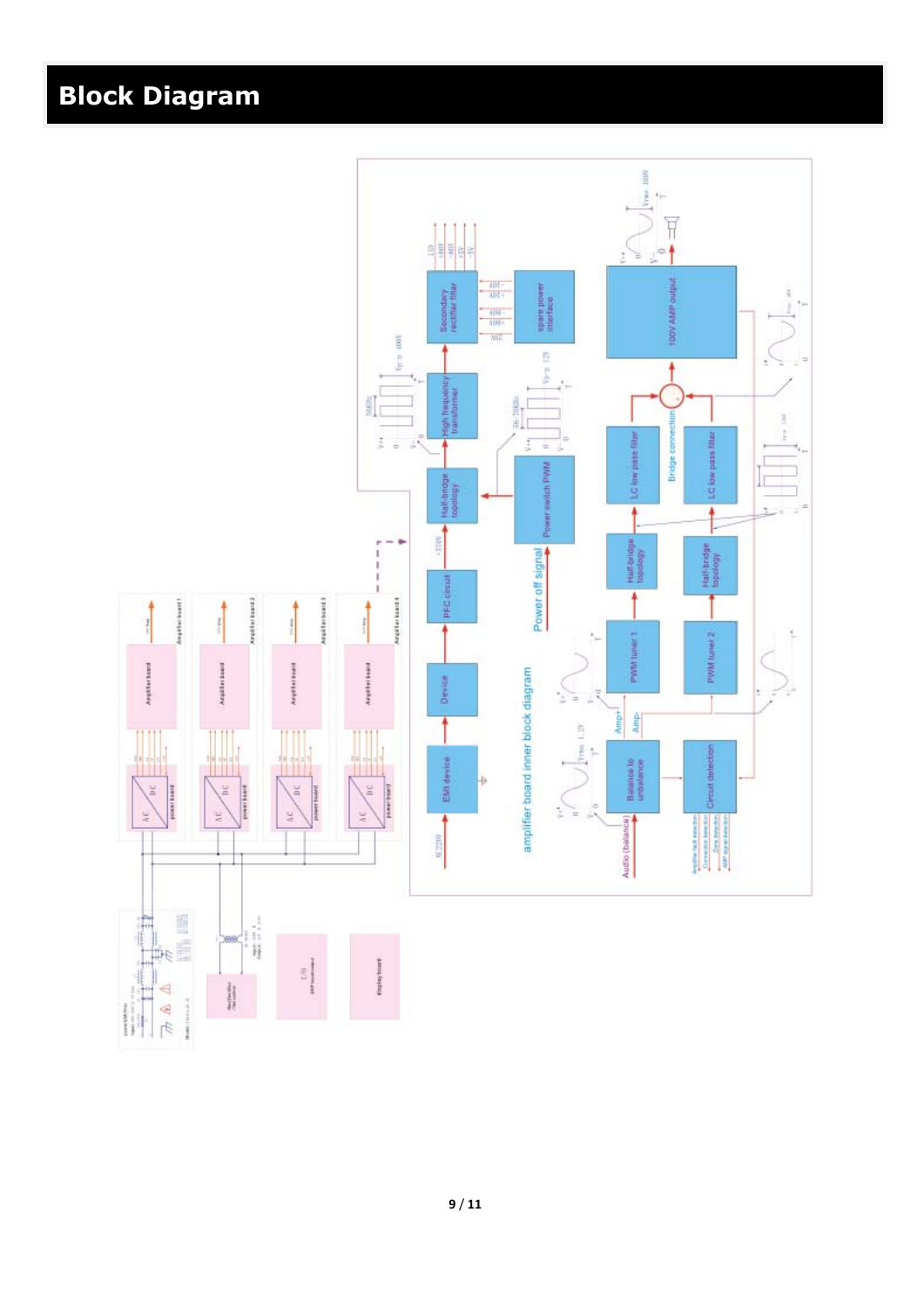# **Specifications**

| Model                     | 0802                                                     | 0802   | 0802   | 0802   |
|---------------------------|----------------------------------------------------------|--------|--------|--------|
| <b>Description</b>        | Class-D Two Channel Power Amplifier                      |        |        |        |
| <b>Rated Power Output</b> | 2x120W                                                   | 2x240W | 2x350W | 2x500W |
| <b>Speaker Output</b>     | 4-16Ω & 100V                                             |        |        |        |
| <b>Frequency Response</b> | L/H Cut OFF 20Hz-20KHz (+1/-2dB)                         |        |        |        |
|                           | L/H Cut ON 70Hz-10KHz $(+1/-3dB)$                        |        |        |        |
| Input                     | 0.775V, 0dBu, balanced phoenix connector by two channels |        |        |        |
| <b>Input Impedance</b>    | $10K\Omega$                                              |        |        |        |
| <b>THD</b>                | <0.1% (1KHz/-3dBv, 100W)                                 |        |        |        |
| <b>S/N Ratio</b>          | >80dB                                                    |        |        |        |
| <b>Crosstalk</b>          | >60dB, 1KHz, Max output                                  |        |        |        |
| <b>Power Consumption</b>  | 300W                                                     | 550W   | 800W   | 1150W  |
| <b>Power Supply</b>       | Wide AC input from 110V & 230V, 50-60Hz                  |        |        |        |
| <b>Dimension</b>          | 482(W)x420(D)x44(H) mm                                   |        |        |        |
| Weight                    | 6.5kg                                                    | 7.5kg  | 8kg    | 8.5kg  |
| Warranty                  | 3 years warranty and free spare parts                    |        |        |        |